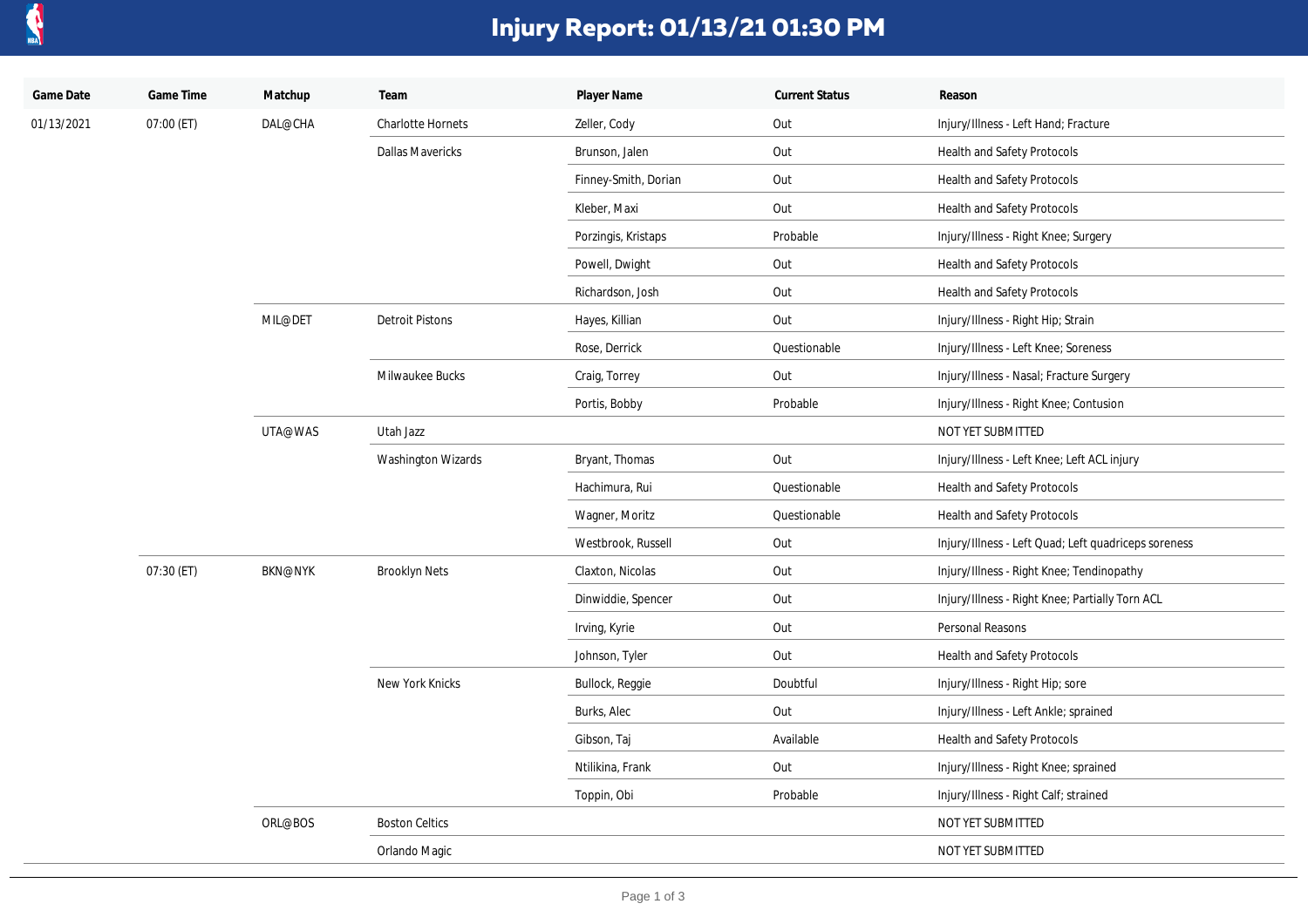

## **Injury Report: 01/13/21 01:30 PM**

| Game Date | Game Time  | Matchup | Team                          | Player Name         | <b>Current Status</b> | Reason                                                |
|-----------|------------|---------|-------------------------------|---------------------|-----------------------|-------------------------------------------------------|
|           | 08:00 (ET) | LAL@OKC | Los Angeles Lakers            |                     |                       | NOT YET SUBMITTED                                     |
|           |            |         | Oklahoma City Thunder         | Ariza, Trevor       | Out                   | Not With Team                                         |
|           |            |         |                               | Horford, Al         | Out                   | Rest                                                  |
|           |            |         |                               | Jerome, Ty          | Out                   | Injury/Illness - Left Ankle; Sprain                   |
|           |            | MEM@MIN | Memphis Grizzlies             | Jackson Jr., Jaren  | Out                   | Injury/Illness - Left Knee; Meniscus Surgery Recovery |
|           |            |         |                               | Konchar, John       | Questionable          | Injury/Illness - Left Ankle; Sprain                   |
|           |            |         |                               | Morant, Ja          | Out                   | Injury/Illness - Left Ankle; Sprain                   |
|           |            |         |                               | Porter, Jontay      | Out                   | Injury/Illness - Right Knee; Soreness                 |
|           |            |         |                               | Tillie, Killian     | Out                   | Injury/Illness - Right Hamstring; Strain              |
|           |            |         |                               | Winslow, Justise    | Out                   | Injury/Illness - Left Hip; Displacement               |
|           |            |         | Minnesota Timberwolves        | Okogie, Josh        | Questionable          | Injury/Illness - Left Hamstring; Strain               |
|           |            |         |                               | Towns, Karl-Anthony | Questionable          | Injury/Illness - Left Perilunate; Subluxation         |
|           | 09:00 (ET) | ATL@PHX | Atlanta Hawks                 | Bogdanovic, Bogdan  | Out                   | Injury/Illness - Right Knee; Avulsion Fracture        |
|           |            |         |                               | Capela, Clint       | Questionable          | Injury/Illness - Right Hand; Soreness                 |
|           |            |         |                               | Dunn, Kris          | Out                   | Injury/Illness - Right Ankle; Surgery                 |
|           |            |         |                               | Gallinari, Danilo   | Out                   | Injury/Illness - Right Ankle; Sprain                  |
|           |            |         |                               | Okongwu, Onyeka     | Probable              | Injury/Illness - Left Foot; Inflammation              |
|           |            |         |                               | Rondo, Rajon        | Questionable          | Injury/Illness - Right Knee; Injury Maintenance       |
|           |            |         | Phoenix Suns                  | Payne, Cameron      | Doubtful              | Injury/Illness - Right Ankle; Sprain                  |
|           |            |         |                               | Smith, Jalen        | Out                   | Health and Safety Protocols                           |
|           | 10:00 (ET) | NOP@LAC | LA Clippers                   | Zubac, Ivica        | Questionable          | Injury/Illness - Abdominal; Soreness                  |
|           |            |         | New Orleans Pelicans          | Ball, Lonzo         | Out                   | Injury/Illness - Bilateral Knee; Tendinopathy         |
|           |            |         |                               | Bledsoe, Eric       | Questionable          | Injury/Illness - Right Eye; Irritation                |
|           |            |         |                               | Redick, JJ          | Probable              | Injury/Illness - Right Hamstring; Tightness           |
|           |            | POR@SAC | <b>Portland Trail Blazers</b> | Blevins, Keljin     | Out                   | Personal Reasons                                      |
|           |            |         |                               | Collins, Zach       | Out                   | Injury/Illness - Left Ankle; Stress Fracture          |
|           |            |         |                               | Lillard, Damian     | Probable              | Injury/Illness - Right Ankle; Sprain                  |
|           |            |         |                               |                     |                       |                                                       |